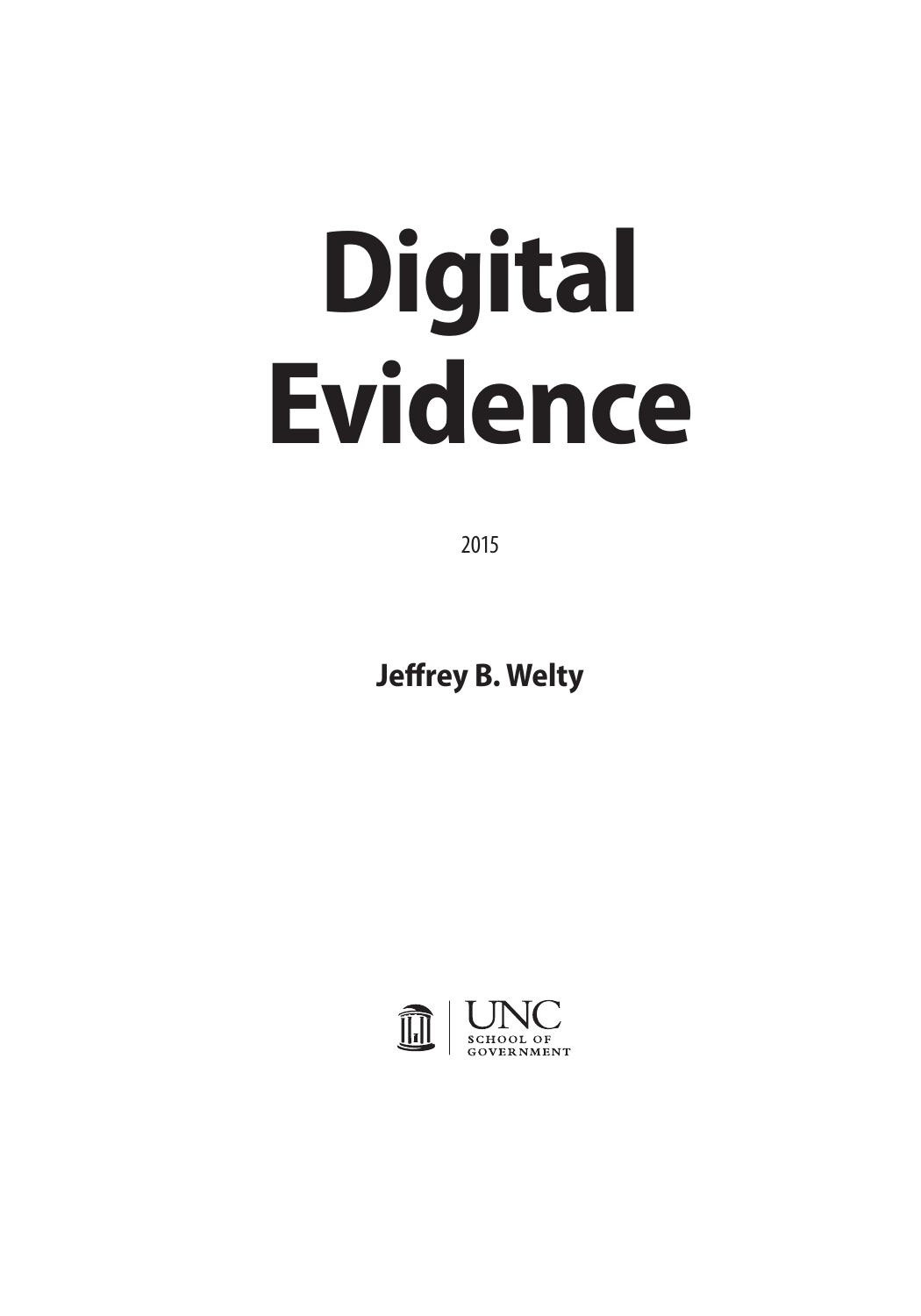The School of Government at the University of North Carolina at Chapel Hill works to improve the lives of North Carolinians by engaging in practical scholarship that helps public officials and citizens understand and improve state and local government. Established in 1931 as the Institute of Government, the School provides educational, advisory, and research services for state and local governments. The School of Government is also home to a nationally ranked graduate program in public administration and specialized centers focused on information technology and environmental finance.

As the largest university-based local government training, advisory, and research organization in the United States, the School of Government offers up to 200 courses, webinars, and specialized conferences for more than 12,000 public officials each year. In addition, faculty members annually publish approximately 50 books, manuals, reports, articles, bulletins, and other print and online content related to state and local government. Each day that the General Assembly is in session, the School produces the *Daily Bulletin Online*, which reports on the day's activities for members of the legislature and others who need to follow the course of legislation.

The Master of Public Administration Program is offered in two formats. The full-time, two-year residential program serves up to 60 students annually. In 2013 the School launched MPA@UNC, an online format designed for working professionals and others seeking flexibility while advancing their careers in public service. The School's MPA program consistently ranks among the best public administration graduate programs in the country, particularly in city management. With courses ranging from public policy analysis to ethics and management, the program educates leaders for local, state, and federal governments and nonprofit organizations.

Operating support for the School of Government's programs and activities comes from many sources, including state appropriations, local government membership dues, private contributions, publication sales, course fees, and service contracts. Visit www.sog.unc.edu or call 919.966.5381 for more information on the School's courses, publications, programs, and services.

#### Michael R. Smith, Dean

Thomas H. Thornburg, Senior Associate Dean Frayda S. Bluestein, Associate Dean for Faculty Development L. Ellen Bradley, Associate Dean for Programs and Marketing Johnny Burleson, Associate DEAN FOR DEVELOPMENT Todd A. Nicolet, Associate Dean for Operations Bradley G. Volk, Associate Dean for Administration

#### FACULTY

Whitney Afonso Trey Allen Gregory S. Allison David N. Ammons Ann M. Anderson Maureen Berner Mark F. Botts Michael Crowell Leisha DeHart-Davis Shea Riggsbee Denning Sara DePasquale James C. Drennan Richard D. Ducker Joseph S. Ferrell Alyson A. Grine Norma Houston

Cheryl Daniels Howell Jeffrey A. Hughes Willow S. Jacobson Robert P. Joyce Diane M. Juffras Dona G. Lewandowski Adam Lovelady James M. Markham Christopher B. McLaughlin Kara A. Millonzi Jill D. Moore Jonathan Q. Morgan Ricardo S. Morse C. Tyler Mulligan Kimberly L. Nelson David W. Owens

LaToya B. Powell William C. Rivenbark Dale J. Roenigk John Rubin Jessica Smith Meredith Smith Carl W. Stenberg III John B. Stephens Charles Szypszak Shannon H. Tufts Vaughn Mamlin Upshaw Aimee N. Wall Jeffrey B. Welty Richard B. Whisnant

© 2015

School of Government The University of North Carolina at Chapel Hill

Use of this publication for commercial purposes or without acknowledgment of its source is prohibited. Reproducing, distributing, or otherwise making available to a non-purchaser the entire publication, or a substantial portion of it, without express permission, is prohibited. Printed in the United States of America

19 18 17 16 15 1 2 3 4 5

ISBN 978-1-56011-837-4

This publication is printed on permanent, acid-free paper in compliance with the North Carolina General Statutes.

Printed on recycled paper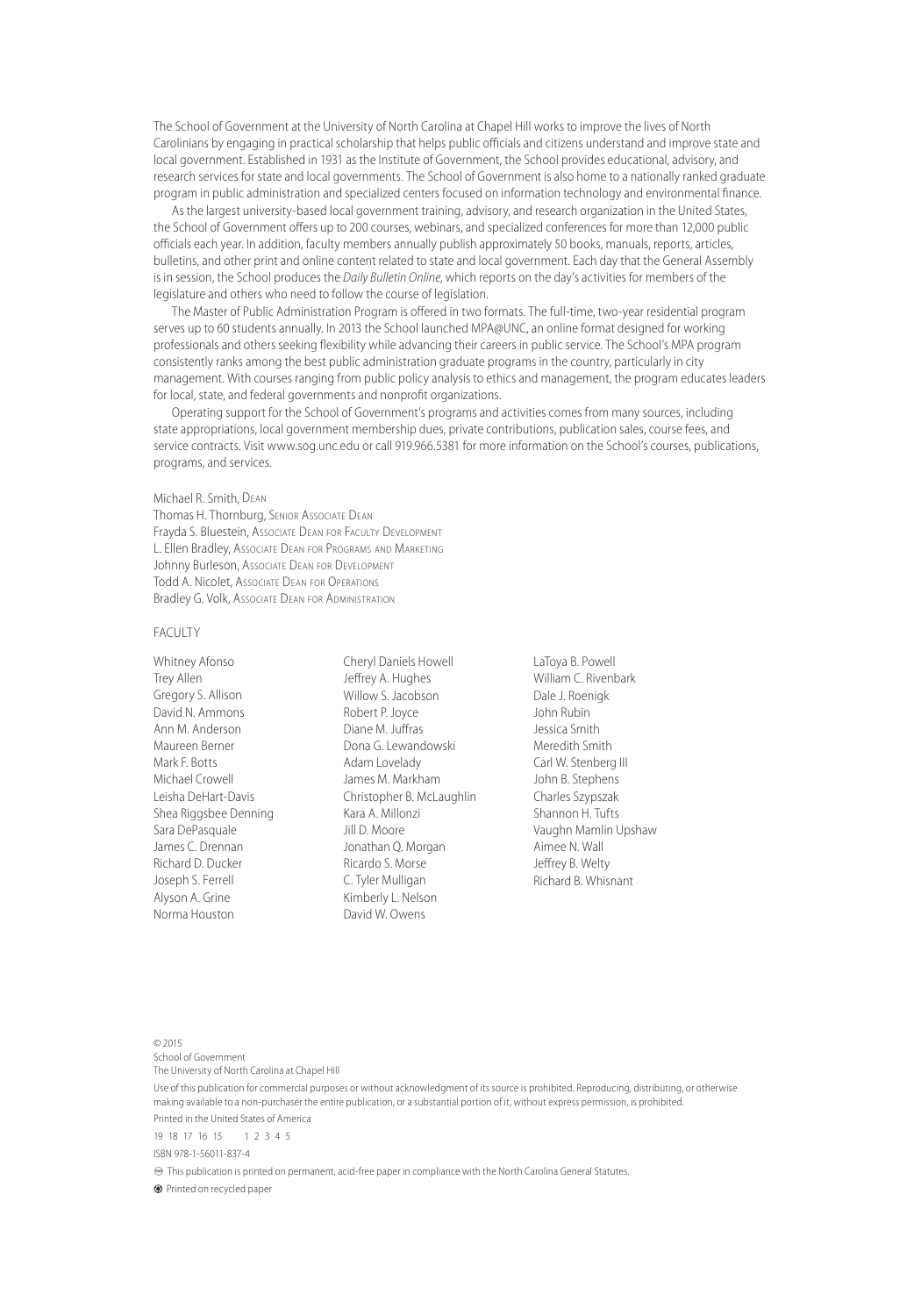# **Contents**

| L. |    |                       | Need for a Search Warrant (and the continuum continuum contract to the 2                                 |    |
|----|----|-----------------------|----------------------------------------------------------------------------------------------------------|----|
| П. |    |                       |                                                                                                          |    |
|    |    |                       |                                                                                                          |    |
|    | В. |                       |                                                                                                          |    |
|    |    | 1.                    |                                                                                                          |    |
|    |    |                       | Case Summaries on Describing/Identifying Child Pornography  6                                            |    |
|    |    | 2.                    |                                                                                                          |    |
|    |    |                       |                                                                                                          |    |
|    |    | 3.                    | Visits/Subscriptions to Child Pornography Websites  12                                                   |    |
|    |    |                       | Case Summaries on Visits/Subscriptions to Child Pornography Websites  13                                 |    |
|    |    | $\mathcal{A}_{\cdot}$ | Sexual Misconduct (and the content of the content of the content of the content of the sexual Misconduct |    |
|    |    |                       |                                                                                                          |    |
|    |    |                       |                                                                                                          |    |
|    |    |                       |                                                                                                          | 18 |
|    |    |                       |                                                                                                          | 18 |
|    |    |                       | Case Summaries on Describing the Place to Be Searched                                                    | 20 |
|    | В. |                       |                                                                                                          | 22 |
|    |    |                       |                                                                                                          |    |
|    |    |                       |                                                                                                          |    |
|    |    |                       |                                                                                                          |    |
| V. |    |                       |                                                                                                          |    |
|    | Α. |                       |                                                                                                          |    |
|    | B. |                       |                                                                                                          |    |
|    | C. |                       |                                                                                                          |    |
|    | D. |                       |                                                                                                          |    |
|    | Е. |                       |                                                                                                          |    |
|    | F. |                       |                                                                                                          |    |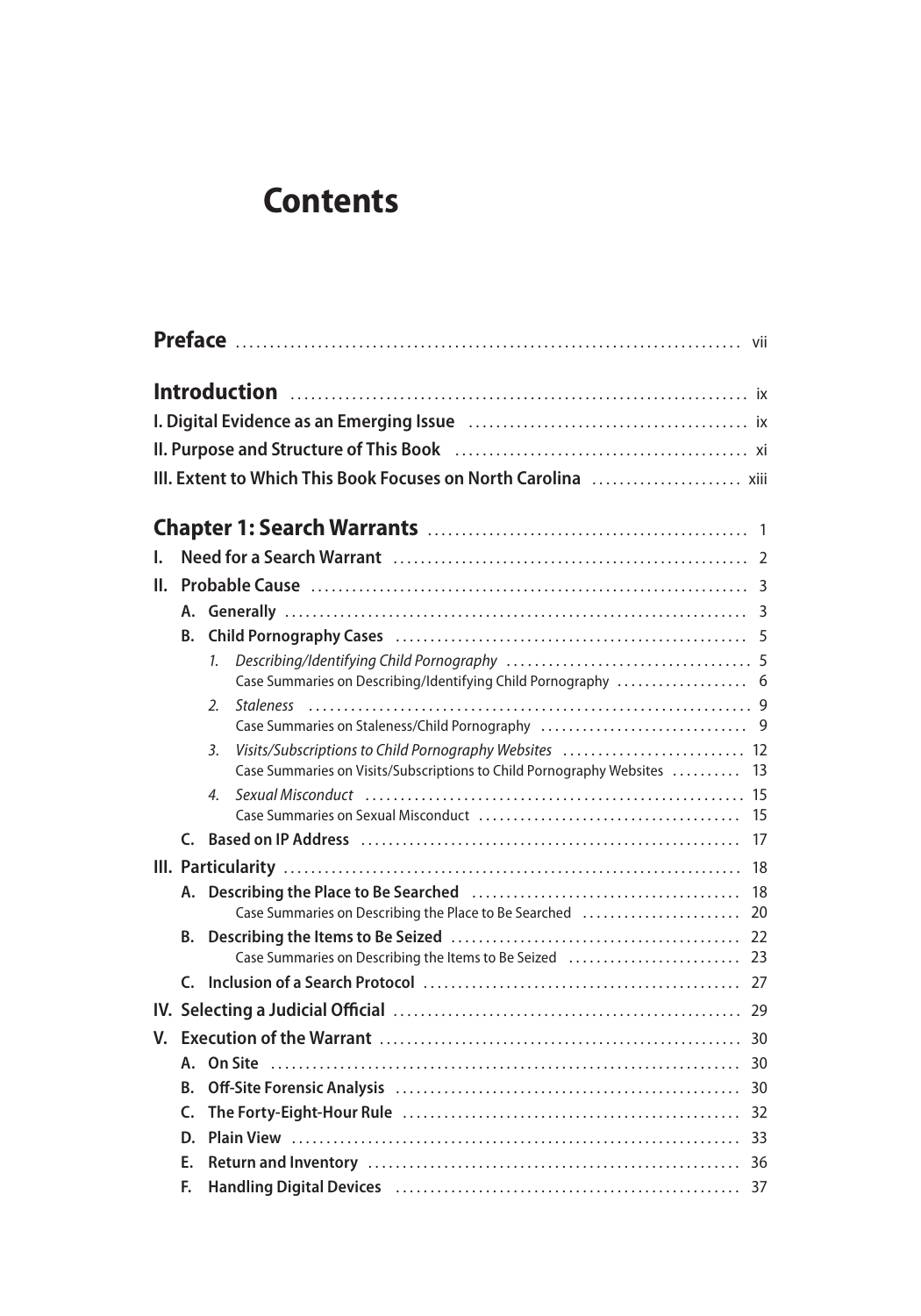|    | В. |                                                                                                                                                                                                                                |    |
|----|----|--------------------------------------------------------------------------------------------------------------------------------------------------------------------------------------------------------------------------------|----|
|    |    |                                                                                                                                                                                                                                |    |
|    |    | <b>Chapter 2: Warrantless Searches of Digital Devices</b> 41                                                                                                                                                                   |    |
| ı. |    |                                                                                                                                                                                                                                |    |
|    |    |                                                                                                                                                                                                                                |    |
|    |    | Case Summaries on Workplace and School Devices  43                                                                                                                                                                             |    |
|    | В. |                                                                                                                                                                                                                                |    |
|    |    | Case Summaries on Use of File-Sharing Software  46                                                                                                                                                                             |    |
|    |    |                                                                                                                                                                                                                                |    |
|    |    | Case Summaries on Lack of Ownership or Other Interest  48                                                                                                                                                                      |    |
|    |    | Case Summaries on Lost and Abandoned Property  50                                                                                                                                                                              |    |
|    | Е. |                                                                                                                                                                                                                                |    |
|    |    | Case Summaries on Relinquishing Control Temporarily  52                                                                                                                                                                        |    |
|    | F. | Call Logs (and the contract of the call of the call Logs (and the contract of the call of the call of the call $53$                                                                                                            |    |
|    |    | Case Summaries on Call Logs (and according contract on the State Summaries on Call Logs (and according contract of the State State State State State State State State State State State State State State State State State S |    |
|    |    |                                                                                                                                                                                                                                |    |
|    |    |                                                                                                                                                                                                                                |    |
|    |    |                                                                                                                                                                                                                                |    |
|    |    |                                                                                                                                                                                                                                |    |
|    |    |                                                                                                                                                                                                                                |    |
|    |    | B. Voluntariness of Consent (and the contract of the contract of the contract of the contract of the contract of the contract of the contract of the contract of the contract of the contract of the contract of the contract  |    |
|    |    | Case Summaries on Voluntariness of Consent (and the content of the summaries on Voluntariness of Consent (and the content of the S2                                                                                            |    |
|    |    |                                                                                                                                                                                                                                |    |
|    |    |                                                                                                                                                                                                                                |    |
|    |    |                                                                                                                                                                                                                                |    |
|    |    |                                                                                                                                                                                                                                |    |
|    |    |                                                                                                                                                                                                                                |    |
|    |    |                                                                                                                                                                                                                                |    |
|    |    |                                                                                                                                                                                                                                |    |
|    |    |                                                                                                                                                                                                                                |    |
|    |    |                                                                                                                                                                                                                                |    |
|    |    |                                                                                                                                                                                                                                |    |
|    | C. |                                                                                                                                                                                                                                |    |
|    | D. |                                                                                                                                                                                                                                |    |
|    |    |                                                                                                                                                                                                                                |    |
|    |    |                                                                                                                                                                                                                                | 87 |
| ı. |    |                                                                                                                                                                                                                                | 88 |
|    |    |                                                                                                                                                                                                                                | 88 |
|    | B. |                                                                                                                                                                                                                                | 89 |
|    |    |                                                                                                                                                                                                                                |    |
|    |    |                                                                                                                                                                                                                                | 90 |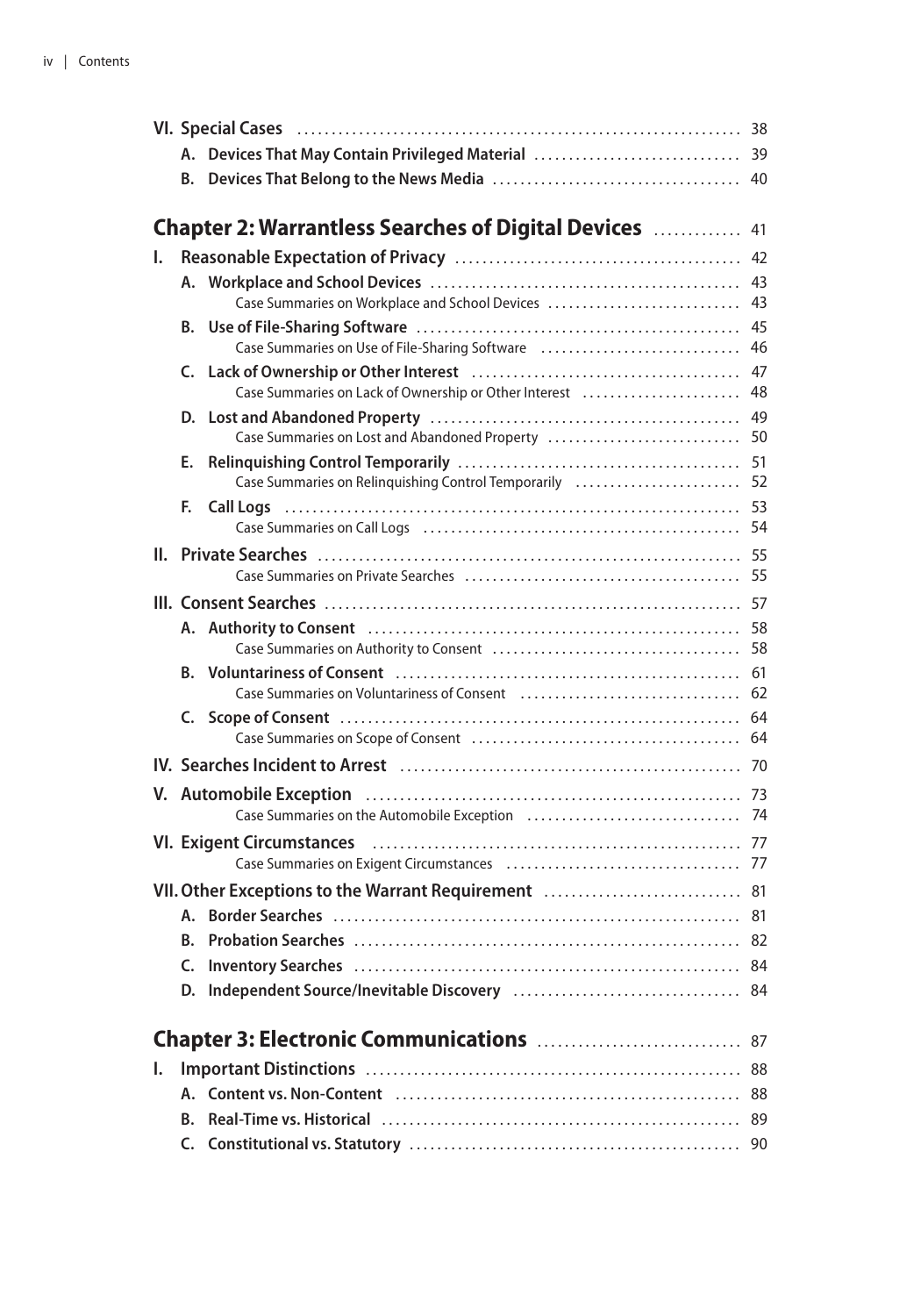| Ш. |    | 91                                                                                                                                                                                                                             |     |  |
|----|----|--------------------------------------------------------------------------------------------------------------------------------------------------------------------------------------------------------------------------------|-----|--|
|    | А. |                                                                                                                                                                                                                                | 91  |  |
|    |    | Constitutional Protection (and according constitutional Protection (and according constant constant of 91)<br>1.                                                                                                               |     |  |
|    |    | 2.                                                                                                                                                                                                                             | 95  |  |
|    |    | 3.                                                                                                                                                                                                                             | 97  |  |
|    |    |                                                                                                                                                                                                                                | 98  |  |
|    | В. |                                                                                                                                                                                                                                | 100 |  |
|    |    | Basic Subscriber Information (and the content of the state of the state of the state of the state of the state<br>1.                                                                                                           | 100 |  |
|    |    | Other Non-Content $\ldots$ , $\ldots$ , $\ldots$ , $\ldots$ , $\ldots$ , $\ldots$ , $\ldots$ , $\ldots$ , $\ldots$ , $\ldots$ , $\ldots$ , $\ldots$ , $\ldots$<br>2.                                                           | 101 |  |
|    |    | 3.                                                                                                                                                                                                                             | 103 |  |
|    |    | Case Summaries on Historical Location Information (education) (education (education)                                                                                                                                           | 104 |  |
|    |    |                                                                                                                                                                                                                                | 106 |  |
|    |    |                                                                                                                                                                                                                                | 106 |  |
|    | В. |                                                                                                                                                                                                                                | 110 |  |
|    |    | $\mathcal{I}$ .                                                                                                                                                                                                                | 110 |  |
|    |    | Constitutional Protection<br>$\sigma$                                                                                                                                                                                          | 110 |  |
|    |    | Case Summaries on Constitutional Protection of Real-Time                                                                                                                                                                       | 111 |  |
|    |    | b.                                                                                                                                                                                                                             | 112 |  |
|    |    | Case Summaries on Statutory Protection for Real-Time Location Information                                                                                                                                                      | 113 |  |
|    |    | C.                                                                                                                                                                                                                             | 114 |  |
|    |    | d.                                                                                                                                                                                                                             | 115 |  |
|    |    | Destination of Outgoing/Origin of Incoming Communications<br>2.                                                                                                                                                                | 117 |  |
|    |    | 3.                                                                                                                                                                                                                             | 122 |  |
|    |    |                                                                                                                                                                                                                                | 123 |  |
| V. |    |                                                                                                                                                                                                                                | 123 |  |
|    | Α. | Emergency Requests (and all and all and all and all and all and all and all and all and all and all and all an                                                                                                                 | 123 |  |
|    | B. |                                                                                                                                                                                                                                | 126 |  |
|    | C. |                                                                                                                                                                                                                                | 128 |  |
|    | D. |                                                                                                                                                                                                                                | 129 |  |
|    | Е. | Obtaining Information for the Purpose of Locating a Suspect                                                                                                                                                                    | 131 |  |
|    | F. | Applications for Orders for Information About Subscribers' Contacts and                                                                                                                                                        |     |  |
|    |    |                                                                                                                                                                                                                                | 132 |  |
|    | G. |                                                                                                                                                                                                                                | 134 |  |
|    |    | Case Summaries on Applications for All Account Information                                                                                                                                                                     | 134 |  |
|    |    | H. Extraterritorial Effect of Search Warrants and Court Orders  136                                                                                                                                                            |     |  |
|    |    |                                                                                                                                                                                                                                |     |  |
|    |    |                                                                                                                                                                                                                                | 139 |  |
| ı. |    |                                                                                                                                                                                                                                | 139 |  |
|    |    |                                                                                                                                                                                                                                | 140 |  |
|    |    | Case Summaries on the Warrant Requirement                                                                                                                                                                                      | 142 |  |
|    | В. |                                                                                                                                                                                                                                | 143 |  |
|    | C. | Selecting a Judicial Official (1000) (1000) (1000) (1000) (1000) (1000) (1000) (1000) (1000) (1000) (1000) (1000) (1000) (1000) (1000) (1000) (1000) (1000) (1000) (1000) (1000) (1000) (1000) (1000) (1000) (1000) (1000) (10 | 145 |  |
|    | D. |                                                                                                                                                                                                                                | 146 |  |
|    |    | 1.                                                                                                                                                                                                                             | 146 |  |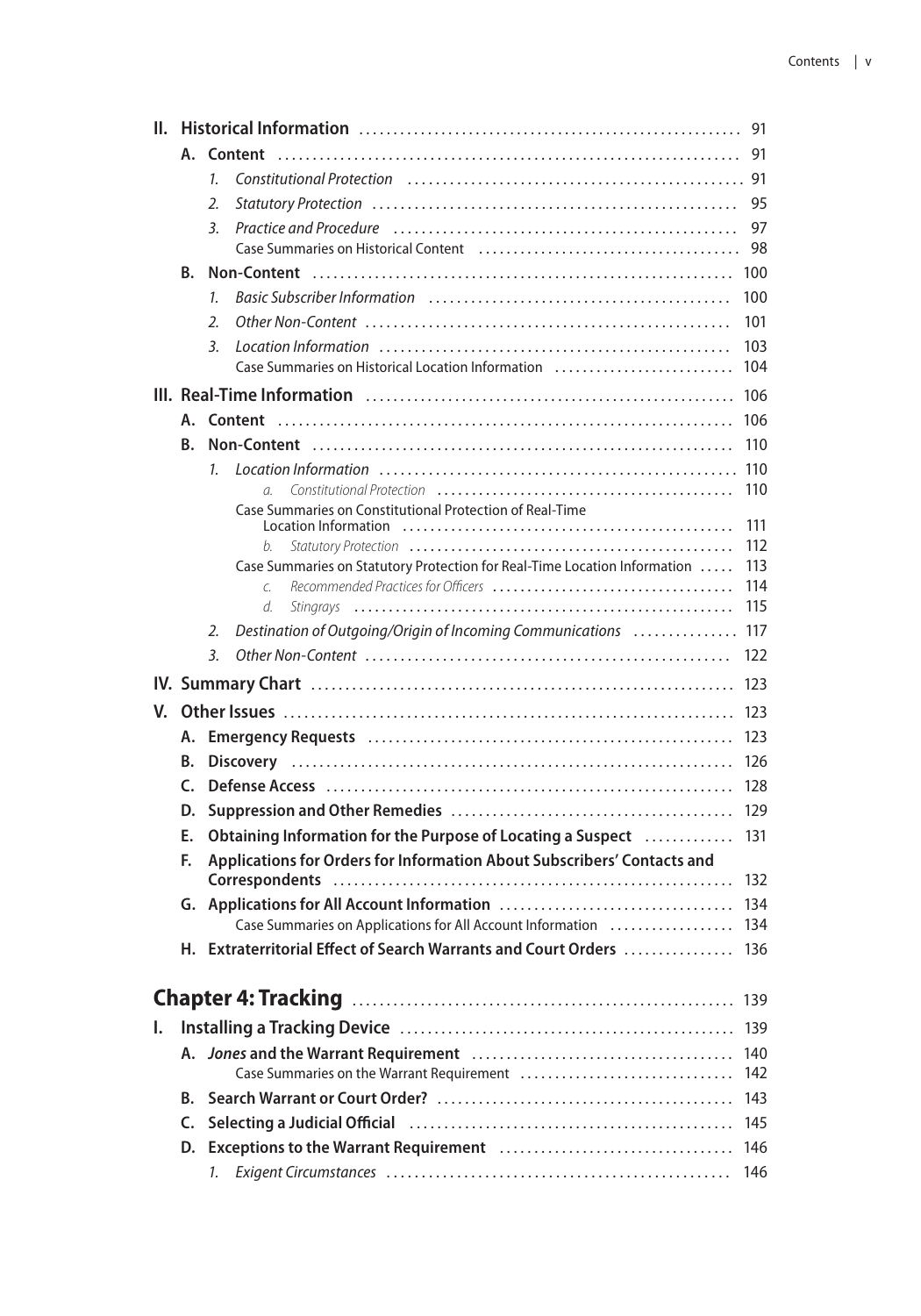|     |    | $\mathcal{L}$    |                                                                                                                                                                                                                                | 147        |
|-----|----|------------------|--------------------------------------------------------------------------------------------------------------------------------------------------------------------------------------------------------------------------------|------------|
|     |    | $\overline{3}$ . |                                                                                                                                                                                                                                | 147        |
| II. |    |                  |                                                                                                                                                                                                                                | 149        |
|     |    |                  | A. Territorial Boundaries (and all contained an array contact the contact of A. Territorial Boundaries (and all contact and all contact and all contact and all contact and all contact and all contact and all contact and al | 150        |
|     |    |                  | Case Summaries on Territorial Boundaries (all contained contained as a 150                                                                                                                                                     |            |
|     | В. |                  | Use of Monitoring Data for Purposes Other than Those for Which Monitoring                                                                                                                                                      |            |
|     |    |                  |                                                                                                                                                                                                                                |            |
|     |    |                  |                                                                                                                                                                                                                                |            |
|     |    |                  | <b>Chapter 5: The Admissibility of Electronic Evidence Matelling Chapter 5: The Admissibility of Electronic Evidence</b>                                                                                                       |            |
| I.  |    |                  | <b>Authentication</b>                                                                                                                                                                                                          |            |
|     |    |                  |                                                                                                                                                                                                                                |            |
|     | B. |                  |                                                                                                                                                                                                                                | 157        |
|     |    | $\mathcal{I}$ .  | Rule 901(b)(1): Testimony of a Witness with Knowledge                                                                                                                                                                          | 158<br>159 |
|     |    | $\mathcal{L}$    |                                                                                                                                                                                                                                | 159<br>161 |
|     |    | $\overline{3}$ . |                                                                                                                                                                                                                                | 165        |
|     |    |                  |                                                                                                                                                                                                                                | 166        |
|     | D. |                  | Authentication of Evidence Seized from a Defendant's Digital Device                                                                                                                                                            | 168        |
|     |    |                  |                                                                                                                                                                                                                                | 169        |
| II. |    |                  |                                                                                                                                                                                                                                | 170        |
|     |    |                  |                                                                                                                                                                                                                                | 173        |
|     |    |                  |                                                                                                                                                                                                                                |            |
|     |    |                  |                                                                                                                                                                                                                                |            |
|     | C. |                  |                                                                                                                                                                                                                                |            |

### Appendix A

## **The Stored Communications Act (18 U.S.C. §§ 2701–12)**.................................................... 177

### Appendix B

| <b>State Wiretapping and Electronic Surveillance Statutes</b> |  |
|---------------------------------------------------------------|--|
|                                                               |  |

Appendix C

| <b>State Pen Register Statutes</b> |  |
|------------------------------------|--|
|                                    |  |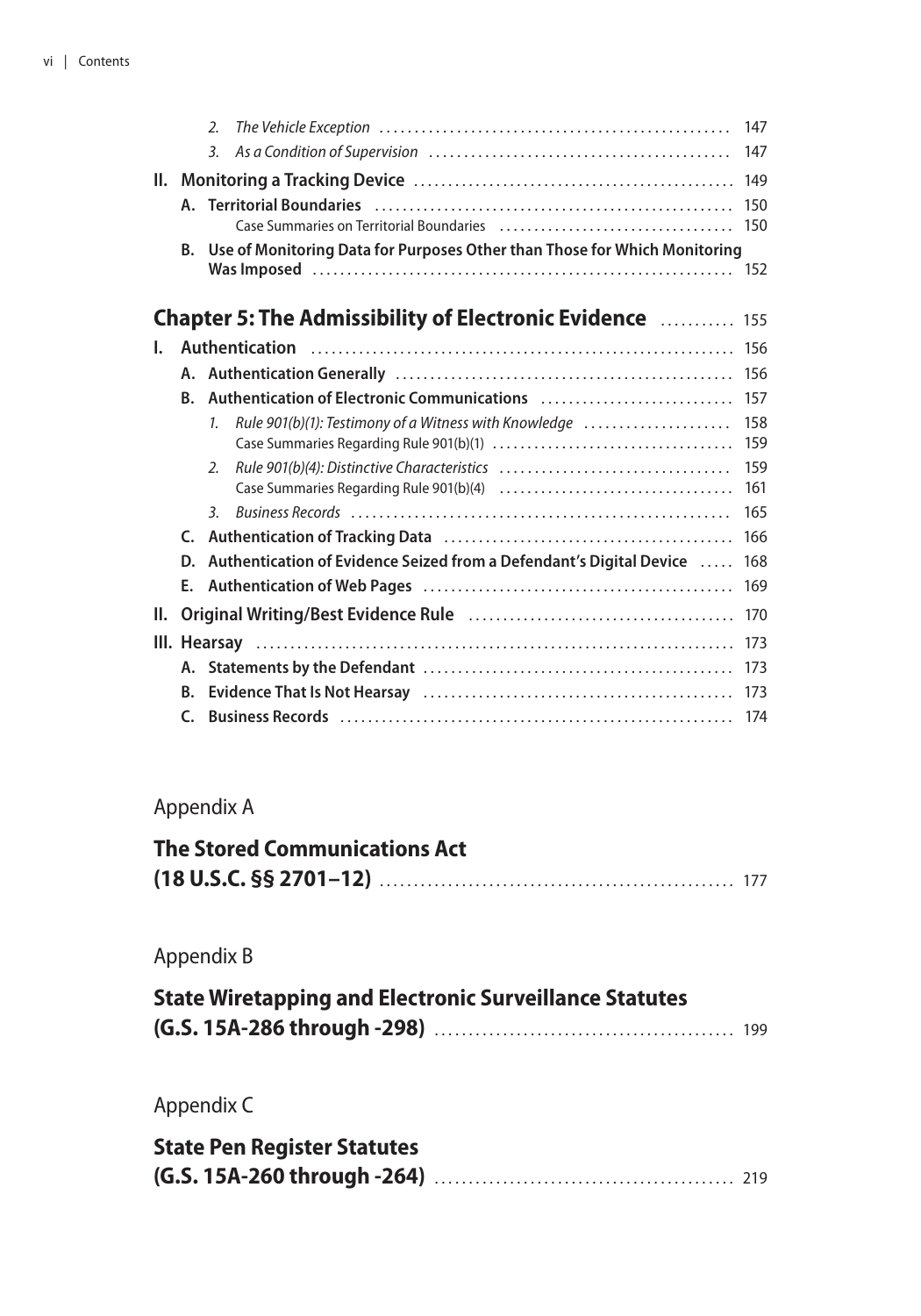# **Preface**

This is a new book about a relatively new topic: digital evidence. It's a topic of personal interest to me, perhaps because it allows me to count surfing the Internet for information about new technologies as "work." But it's also a topic of increasing importance to the criminal justice system. I am grateful to work at the School of Government, an institution that encourages faculty members to create new resources to address emerging legal issues that matter to the courts.

It's strange to write an old-fashioned paper book about a high-tech topic like digital evidence. However, recent surveys conducted by the School of Government suggest that our client groups still value this format for legal resources. Perhaps future editions will be available in electronic form.

Although my name is on the cover, this book was a team effort. It would not have been possible without the research assistance of Christopher Tyner, funded in part by an IBM faculty development grant. The book is much better as a result of the comments I received from my colleagues Bob Farb, Jessie Smith, Shea Denning, and Jamie Markham. The writing is clearer and the footnoting more complete thanks to the work of Melissa Twomey. More fundamentally, the book would not have existed at all were it not for the questions I have received over the years from officers, lawyers, and judges about various aspects of the law as it relates to digital evidence. Thanks to everyone who has contributed to this book, whether named above or not.

I have worked hard to make the book useful, but I am sure that it could be better. If you think that I have omitted an important topic, missed a significant case, erred in my analysis, or made other mistakes, please let me know so that future editions may benefit from your insight. I may be reached at (919) 843-8474 or by email at welty@sog.unc.edu.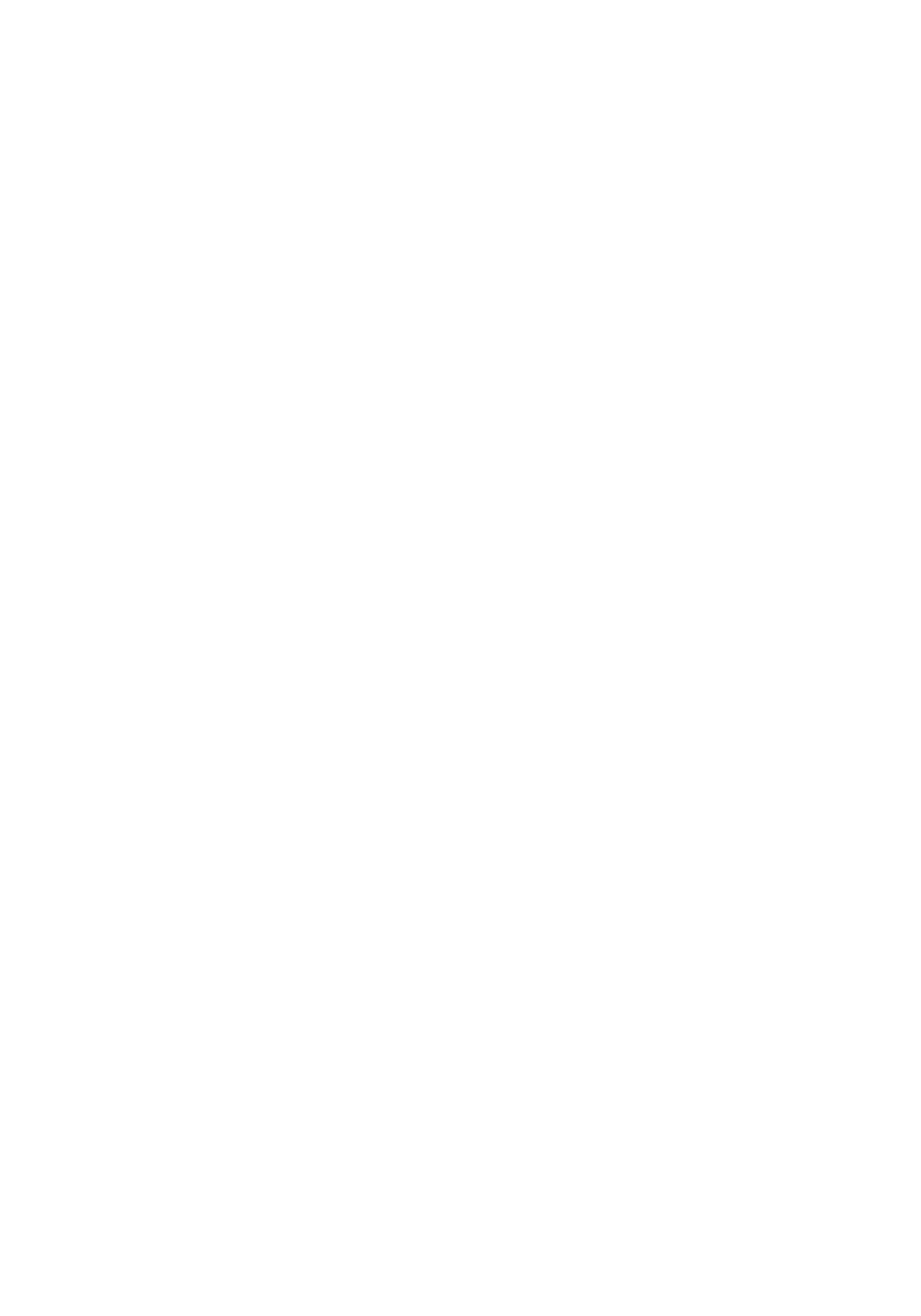# **Introduction**

This is a book about digital evidence in criminal cases. It addresses how such evidence may be obtained and the rules that govern its introduction in court. As discussed below, it was written mainly for North Carolina judges, lawyers, and officers, though it may be of use to officials in other states as well.

#### **I. Digital Evidence as an Emerging Issue**

For years, courts and commentators have viewed digital evidence as an important emerging issue in criminal cases.<sup>1</sup> It has now emerged. Consider the following data:

• Courts across the country issued opinions in more than 1,500 criminal cases involving searches of digital devices in the past three years.2 The volume of such decisions is up more than threefold from

<sup>1.</sup> *See, e.g.,* Orin S. Kerr, *Digital Evidence and the New Criminal Procedure*, 105 Colum. L. Rev. 279, 280 (2005) (arguing that "the use of computers in criminal activity has popularized a new form of evidence, digital evidence" and that "the new methods of collecting digital evidence should . . . lead to reforms in the law of criminal procedure"); U.S. Dep't of Justice, Crim. Div., Computer Crime & Intellectual Prop. Section, Searching and Seizing Computers and Obtaining Electronic Evidence in Criminal Investigations xii (3d ed. 2009), *available at* www.justice.gov/criminal/cybercrime/docs/ ssmanual2009.pdf (hereinafter Searching and Seizing Computers) (stating that "[c]omputer crime investigations raise many novel issues"); Tara McGraw Swaminatha, *The Fourth Amendment Unplugged: Electronic Evidence Issues & Wireless Defenses*, 7 Yale J.L. & Tech. 51, 53 (2004–2005) (discussing "unsettled" law regarding "novel electronic evidence issues"); State v. Jones, 102 A.3d 694, 702 (Conn. 2014) (noting the "issues raised by the ever increasing prevalence of digital evidence").

<sup>2.</sup> The author submitted a Westlaw query for "search! /5 (computer cell! laptop!)" on February 3, 2015, and limited the results to state and federal criminal cases, resulting in 1,632 responsive cases.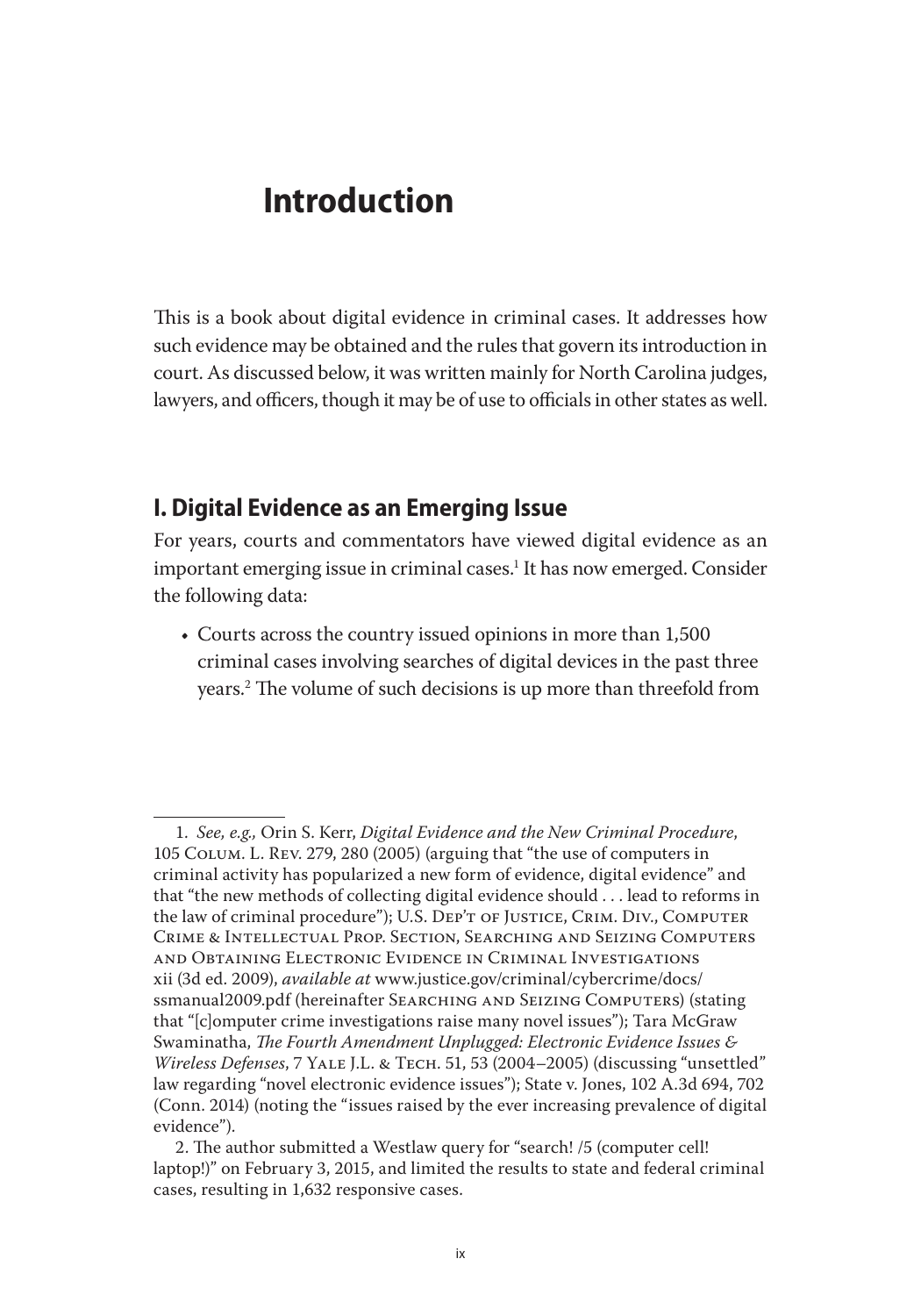a decade ago.3 North Carolina has also seen an increase in such cases.4

- There has been an even sharper increase in the number of opinions in criminal cases that address GPS tracking. Westlaw contains just thirty-seven such opinions from the state and federal courts in 2004, while the database contains 702 such opinions from 2014, nearly a twenty-fold increase.5 North Carolina has also seen an increase in GPS tracking cases.<sup>6</sup>
- Court opinions referring to the Stored Communications Act,<sup>7</sup> the principal federal statute regulating law enforcement access to email and other electronic communications, have also ballooned in number.8

These written opinions are just the tip of the iceberg. Most criminal cases, particularly in state court, do not result in any written orders—certainly none that are selected for inclusion in Westlaw. In cases large and small, courts are seeing more disputes about how the evidence rules apply to digital evidence, magistrates are seeing more search warrant applications targeting digital devices, and law enforcement officers are obtaining digital evidence more often. The *New York Times* reported that officers requested data from cell phone service providers more than a million times in 2012.<sup>9</sup>

This explosion in the collection of, and litigation over, digital evidence is a direct result of the ever-increasing role that digital devices play in our society. Criminals, crime victims, witnesses, and others use digital devices every day and leave digital trails that may contain critical evidence. More than 80 percent of American households, and more than 90 percent of

<sup>3.</sup> In 2004 there were only 174 such cases, while in 2014 there were 598.

<sup>4.</sup> In 2004, North Carolina's appellate courts issued five opinions in criminal cases matching the search criteria, while in 2014, there were eleven such opinions.

<sup>5.</sup> The author submitted a Westlaw query for "GPS" on February 3, 2015, and limited the results to state and federal criminal cases.

<sup>6.</sup> In 2004, North Carolina's appellate courts did not issue any opinions in criminal cases in which the term "GPS" was used. In 2014, the appellate division issued ten such opinions.

<sup>7. 18</sup> U.S.C. §§ 2701 *et seq*.

<sup>8.</sup> The results of a Westlaw query revealed that in 2004 there were just three cases nationwide that contained the phrase "Stored Communications Act", while in 2014, there were 118 such cases.

<sup>9.</sup> Brian X. Chen, *A Senator Plans Legislation to Narrow Authorities' Cellphone Data Requests*, N.Y. Times (Dec. 9, 2013), www.nytimes.com/2013/12/09/technology/a-senator-plans-legislation-to-narrow-authorities-cellphone-data- requests. html.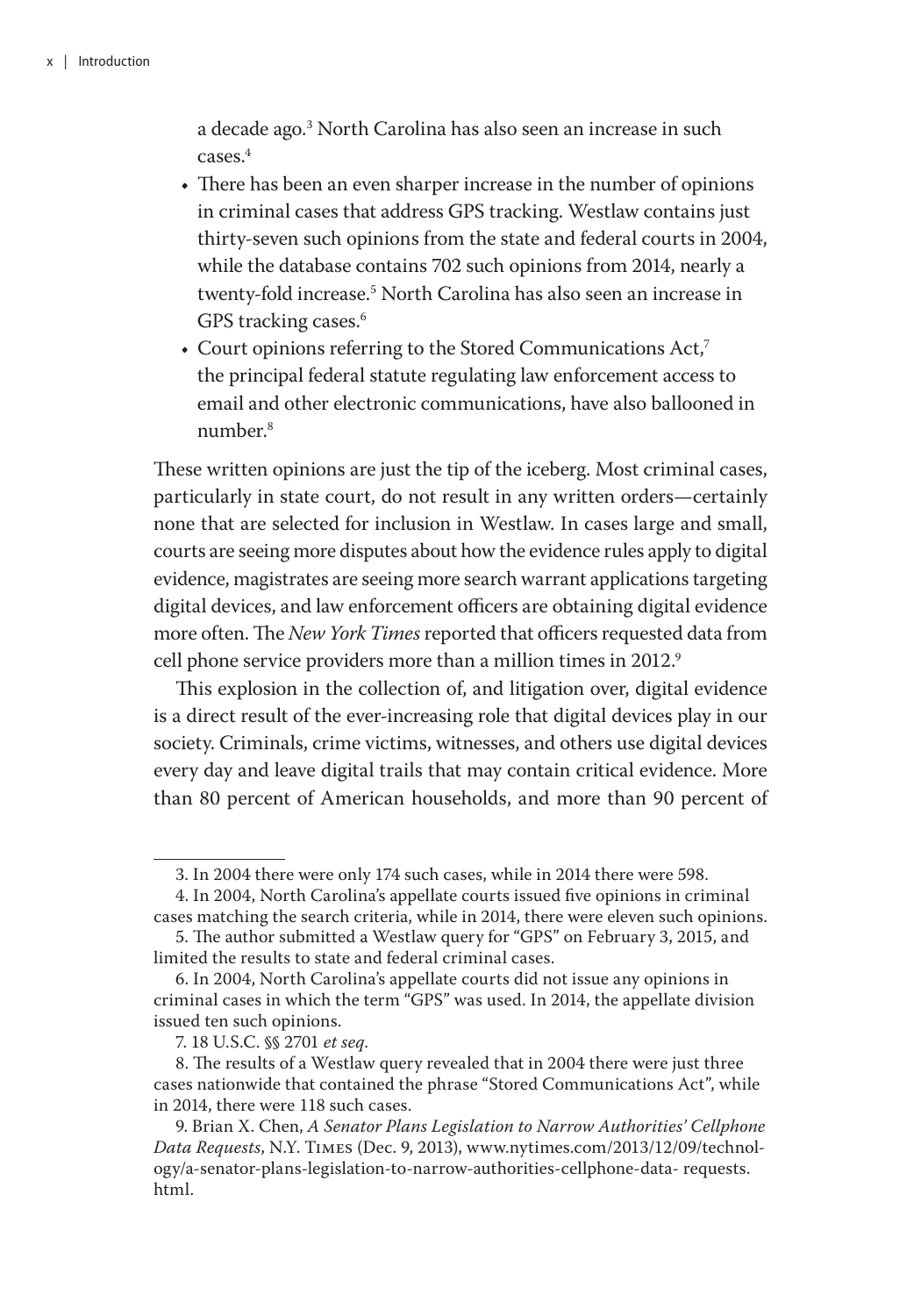households headed by younger adults, contain at least one computer, and a significant majority of Americans have Internet access at home.<sup>10</sup>

In some respects, though, computers are yesterday's technology. Almost all American adults have a cell phone, and among younger adults, almost all have a smartphone. These phones are used to do nearly everything that can be done on a computer, including sending and receiving emails, text messages, and photographs; engaging with social networks; and accessing the Internet.<sup>11</sup> In short, as the United States Supreme Court recently observed, "[c]ell phones have become important tools in facilitating coordination and communication among members of criminal enterprises, and can provide valuable incriminating information about dangerous criminals."12

Of course, it is not just computers and cell phones that have become important to criminal investigations and prosecutions. Websites, peer-topeer networks, chat rooms, social media, email, text messaging, and a thousand other features of the digital landscape are also relevant.

#### **II. Purpose and Structure of This Book**

This book is a guide to the legal issues presented by the collection and introduction of digital evidence in criminal cases. It does not address civil cases and electronic discovery under the civil procedure rules.

Although there are other resources on the general topic of digital evidence, this book differs from existing works in important ways. For example, the Computer Crime and Intellectual Property Section of the Criminal Division of the United States Department of Justice wrote an influential early manuscript on searching digital devices.<sup>13</sup> The document is available online free of charge, but it was last updated in 2009, focuses exclusively on the federal courts, and is written strictly from a prosecutorial perspective. Professor Wayne LaFave's widely-used treatise on criminal procedure has been revised

<sup>10.</sup> Thom File & Camille Ryan, U.S. Census Bureau, Computer and Internet Use in the United States: 2013 (Nov. 2014), *available at* www.census.gov/content/dam/Census/library/publications/2014/acs/acs-28.pdf.

<sup>11.</sup> Pew Research Internet Project, *Mobile Technology Fact Sheet*, pewinternet.org (last visited Feb. 2, 2015), http://www.pewinternet.org/ fact-sheets/mobile-technology-fact-sheet/.

<sup>12.</sup> Riley v. California, \_\_\_ U.S. \_\_\_, \_\_\_, 134 S. Ct. 2473, 2493 (2014).

<sup>13.</sup> *See* Searching and Seizing Computers, *supra* note 1.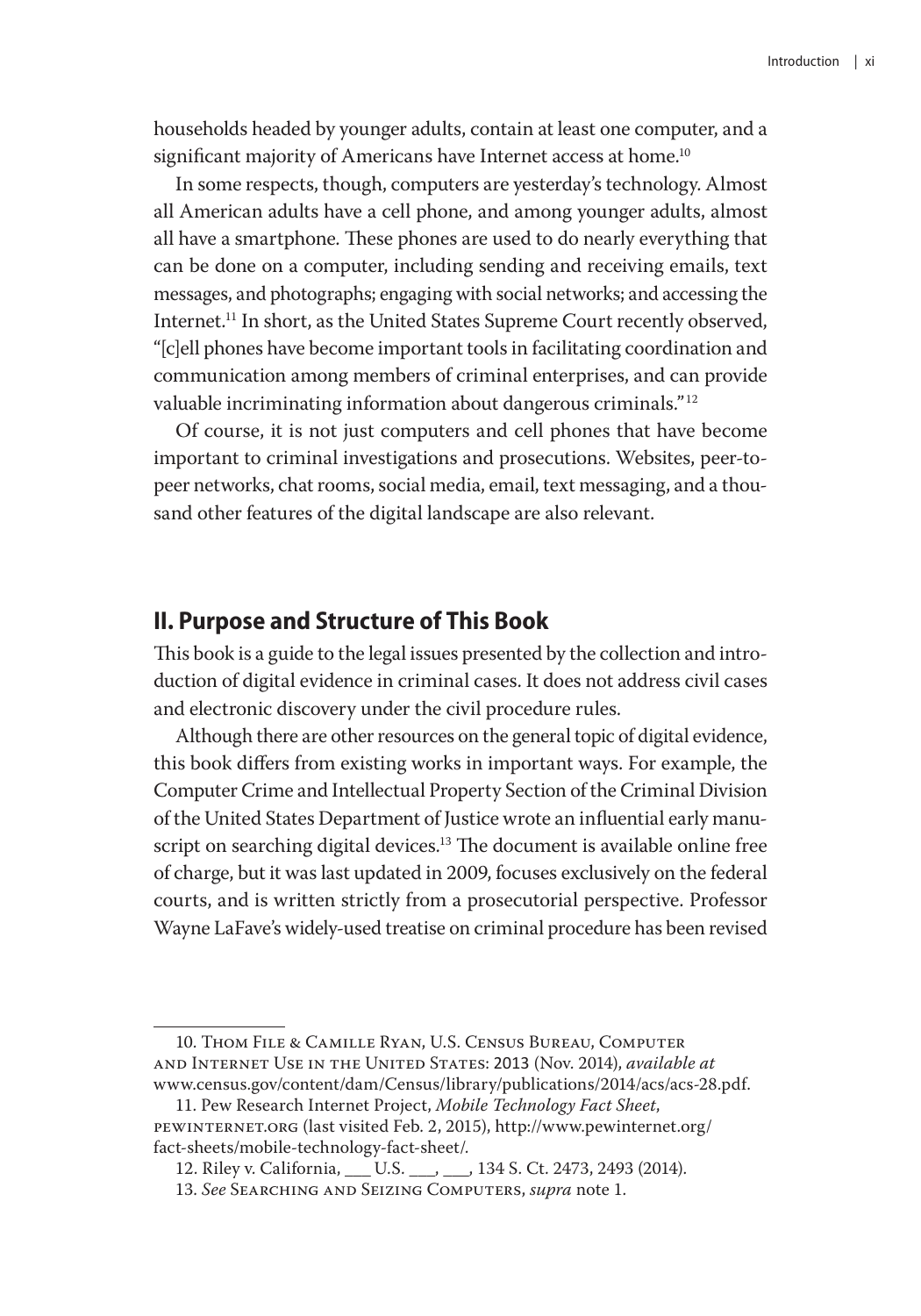to include material on digital searches and seizures,<sup>14</sup> but it is written for an academic audience and does not address the introduction of digital evidence under the evidence rules.

By contrast, this book is intended to address the full sweep of digital evidence issues that arise in criminal cases. Therefore, it covers both how digital evidence may be obtained and the rules that govern the admissibility of electronic evidence.

Furthermore, the book is intended to be more practical than theoretical. It is meant to be useful for three main audiences. First, law enforcement officers must make search and seizure decisions in the field, often under time pressure. This book should help them to do that. Second, lawyers need to raise and litigate issues concerning digital evidence. This book is intended to be a resource that provides valuable information to lawyers on both sides of criminal cases. Third, judges must rule on the issues that lawyers raise, and this book should help them as well.

Although the book is intended to be useful for multiple actors in the criminal justice system, in certain sections it naturally emphasizes certain roles. For example, much of the material about search warrant applications is directed principally to the officers who draft them. Of course, that same material may be of interest to a judge or a magistrate considering such an application, or to a prosecutor or a defense lawyer litigating the validity of a search warrant issued based upon such an application.

As to the organization of the book, it contains this introductory section and the following substantive chapters:

- Chapter 1, concerning search warrants for digital devices
- Chapter 2, concerning warrantless searches of digital devices
- Chapter 3, concerning law enforcement access to and interception of electronic communications, from phone calls to email and text messages
- Chapter 4, concerning GPS tracking
- Chapter 5, concerning the law of evidence and the introduction of digital evidence in criminal trials

The book also contains appendices, in which several frequently referenced statutes are reproduced:

• Appendix A, the Stored Communications Act

<sup>14.</sup> Wayne R. LaFave et al., Criminal Procedure (3d ed. 2007). Chapter 4 of the treatise, entitled "Network Surveillance," is an example of digital-specific material.